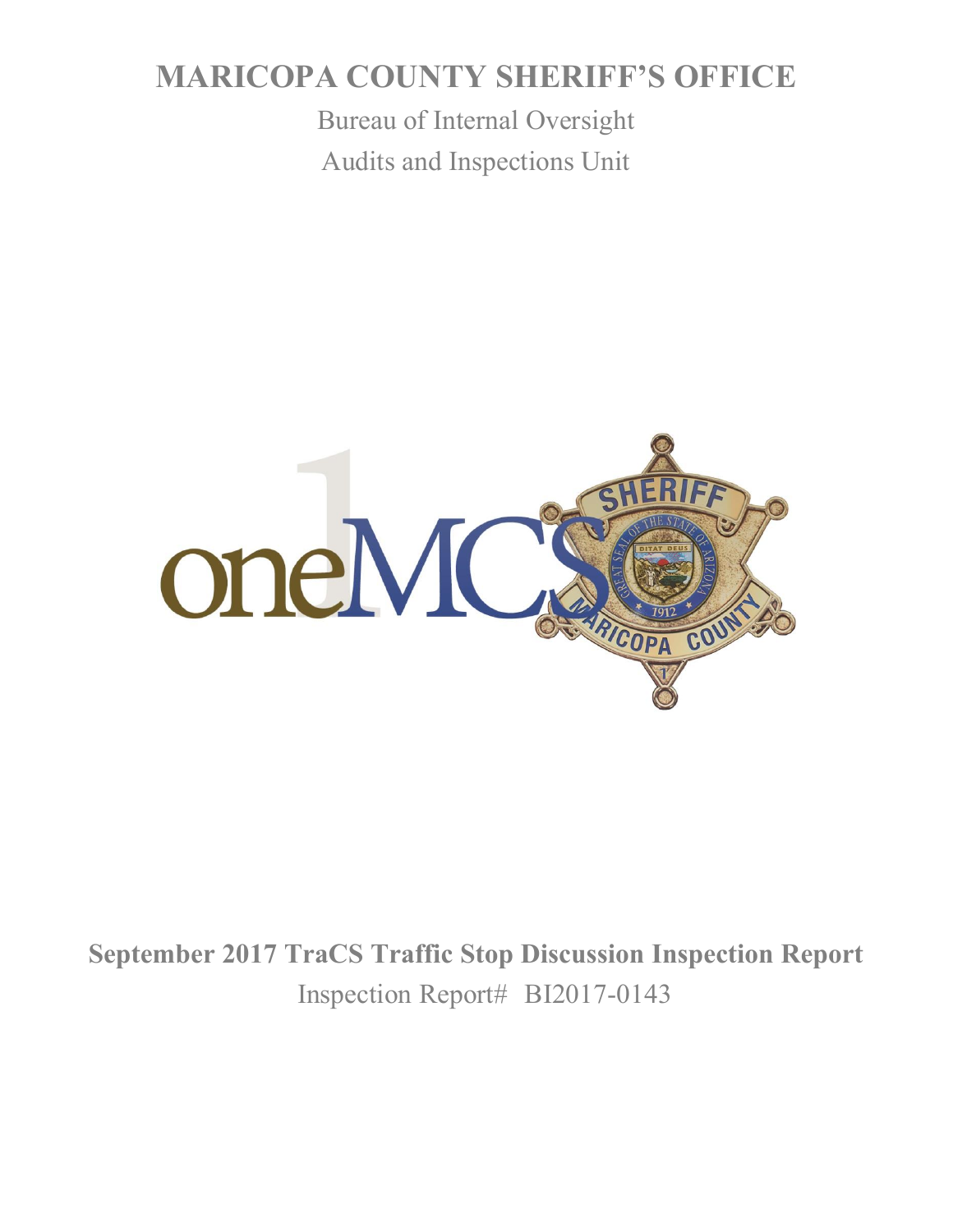The Audits and Inspections Unit (AIU) of the Sheriff's Office Bureau of Internal Oversight (BIO) will conduct monthly inspections of the TraCS Discussion of traffic stops to ensure compliance with Office Policies, promote proper supervision and support the requirements set forth in the Court Order. Inspectors will utilize the TraCS System and a sample of randomly selected employees from each district/division for review. The TraCS Traffic Stop Discussion will be uniformly inspected utilizing a matrix developed by the AIU, in accordance with the procedures outlined in policies EA-11, EB-1, GB-2 and MCSO Administrative Broadcast 16-56.

# **Matrix Procedures:**

- $\triangleright$  Determine what district/division the traffic stop data originated from
- $\triangleright$  Verify the supervisor individually discussed each traffic stop completed
- $\triangleright$  Each Traffic Stop inspected will be counted as one inspection

## **Criteria:**

## MCSO Policy # EA-11, ARREST PROCEDURES (Section 14, Part E):

"Supervisors shall take appropriate action to address all violations or deficiencies in investigatory stops or detentions, including non-disciplinary corrective action for the deputy; or referring the incident for administrative review or criminal investigation. Supervisors shall track, through the Early Identification System (EIS), each deputy's deficiencies or violations and the corrective action taken, in order to identify deputies who need repeated corrective action."

## MCSO Policy # EB-1, TRAFFIC ENFORCEMENT, VIOLATOR CONTACTS, AND CITATION ISSUANCE (Section 16):

"First line supervisors shall individually discuss the traffic stops made by each deputy under their supervision at least one time per month. The discussion shall include whether the deputy detained any individuals and the reason for such detention, and whether any stops involved immigration issues."

## MCSO Policy # GB-2, Command Responsibility (Section 12, Parts E1 and E1b):

"supervisors shall conduct monthly reviews and have monthly discussions with the deputies under their command regarding each traffic stop and collected data and generated during the review period."

"Supervisors shall acknowledge the interactions through the use of the "Discussed with Deputy" indicator function within the TraCS Form Manager for each individual stop and associated forms discussed with their deputy."

## MCSO Administrative Broadcast # 16-56 Discussed with Deputy Indicator and Supervisor Review Process

Supervisors shall open and review their deputy's traffic stop data for each stop; and only after having a verbal interaction with the deputy, apply the "Discussed with Deputy" indicator function for the traffic stop just discussed. Supervisors shall on a monthly basis, memorialize these discussions by utilizing the "Discussed with Deputy" indicator function in the TraCs Forms Manager. Supervisors are prohibited from selecting multiple traffic stops and applying the "Discussed with Deputy" indicator function at one time.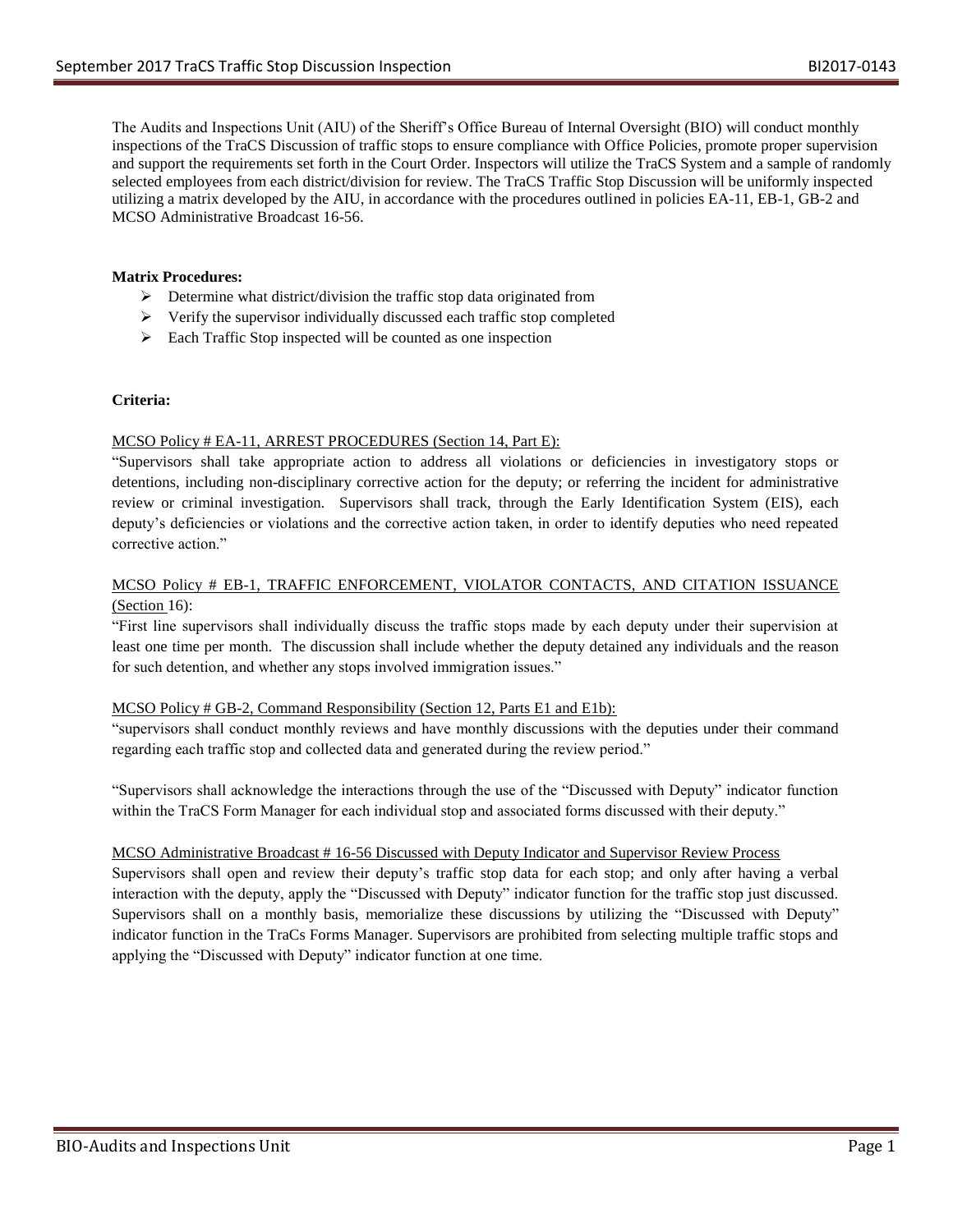# **Conditions:**

MCSO's assigned Court Monitors provided a sample of 35 Deputies from all Patrol Districts/Divisions for the TraCS Discussion Inspection covering data from September 2017. The sample of 35 Deputies provided a total of 169 traffic stops available for inspection; 169 or 100% of the traffic stops were inspected. The compliance rate of each division is illustrated in the table below:

| District                 | Compliance Rate | <b>Total Traffic Stops Inspected</b> |
|--------------------------|-----------------|--------------------------------------|
|                          | 100.00%         | 29                                   |
| 2                        | 100.00%         | 10                                   |
| 3                        | 89.66%          | 29                                   |
|                          | 100.00%         | 11                                   |
| $\overline{\phantom{0}}$ | 100.00%         | $\mathfrak{D}$                       |
| 6                        | 91.14%          | 79                                   |
|                          | 100.00%         |                                      |

It should be noted that the completion of a TraCS Discussion Inspection is dependent on when AIU receives the sample from the Court Monitors (which may be 30 or more days in arears).

MCSO achieved a compliance rate of **97.26%** in the TraCS Discussion of Traffic Stops for the month of September 2017, as illustrated in the graph below:

Note – The overall compliance rate is an average of compliance scores from each division inspected.



**The following potential deficiencies were identified during the inspection period:**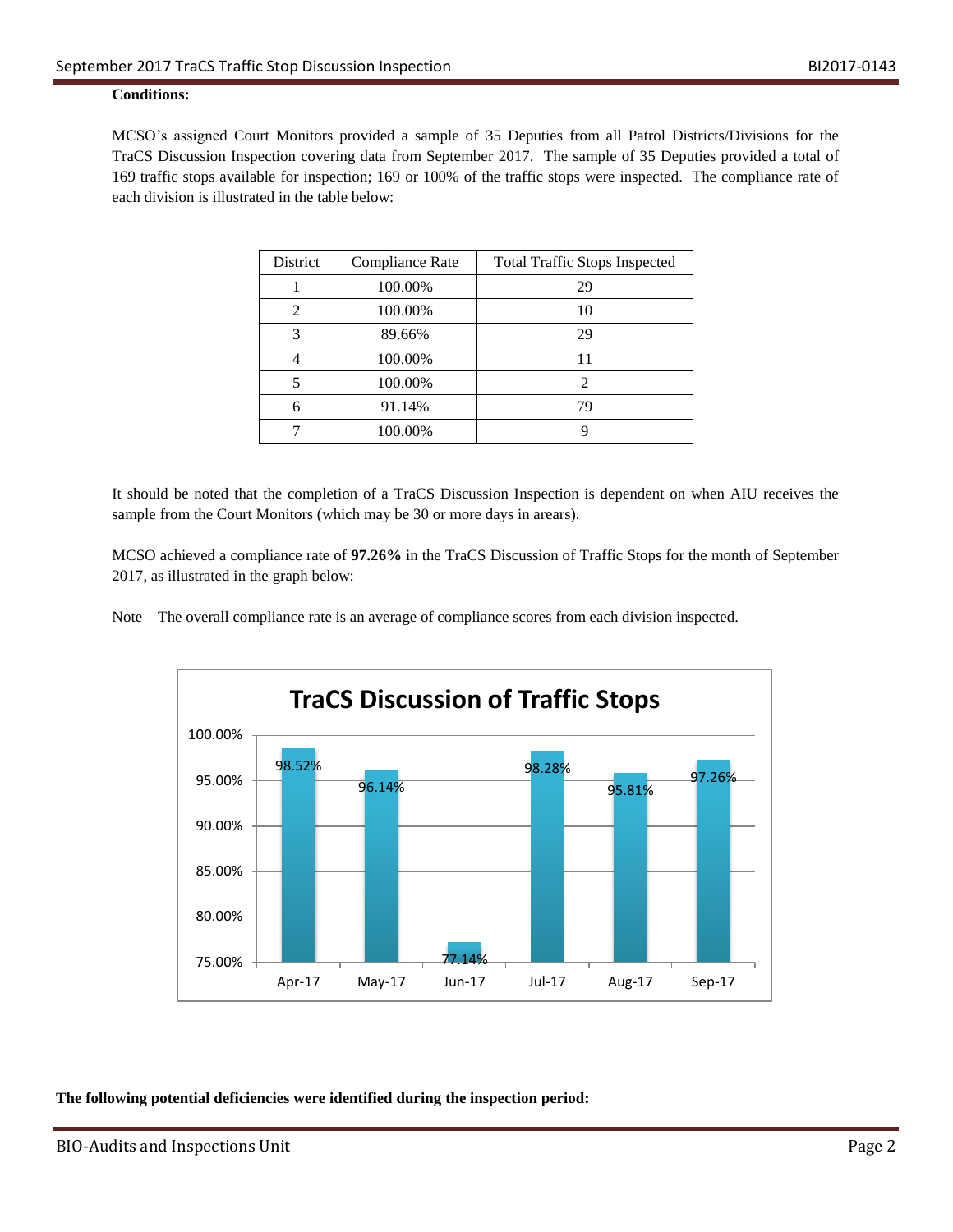| <b>Potential Deficiencies</b> |            |                  |                   |                                                                                    |
|-------------------------------|------------|------------------|-------------------|------------------------------------------------------------------------------------|
| <b>District</b>               | MC#        | <b>Employee:</b> | <b>Commander:</b> | <b>Comment</b>                                                                     |
| 3                             | MC17240784 | Sergeant         | Captain           | Supervisor did not discuss Contact Form with<br>Deputy                             |
| 3                             | MC17240906 | Sergeant         | Captain           | Supervisor did not discuss Contact Form with<br>Deputy                             |
| 3                             | MC17241733 | Sergeant         | Captain           | Supervisor did not discuss Contact Form with<br>Deputy                             |
| <b>Potential Deficiencies</b> |            |                  |                   |                                                                                    |
| <b>District</b>               | MC#        | <b>Employee:</b> | <b>Commander:</b> | <b>Comment</b>                                                                     |
| 6                             | MC17234821 | Lieutenant       | Captain           | Supervisor did not discuss Contact Form with<br>Deputy                             |
| 6                             | MC17235498 | Sergeant         | Captain           | Supervisor did not discuss Contact Form with<br>Deputy within specified time frame |
| 6                             | MC17235734 | Sergeant         | Captain           | Supervisor did not discuss Contact Form with<br>Deputy within specified time frame |
| 6                             | MC17235823 | Sergeant         | Captain           | Supervisor did not discuss Contact Form with<br>Deputy within specified time frame |
| 6                             | MC17241729 | Sergeant         | Captain           | Supervisor did not discuss Contact Form with<br>Deputy within specified time frame |
| 6                             | MC17241910 | Sergeant         | Captain           | Supervisor did not discuss Contact Form with<br>Deputy within specified time frame |
| 6                             | MC17241959 | Sergeant         | Captain           | Supervisor did not discuss Contact Form with<br>Deputy within specified time frame |

A total of **3** BIO Action Forms is requested from the affected division. **The forms shall be completed utilizing Blue Team**. It is permissible to complete one BIO Action Form for a supervisor covering multiple potential deficiencies for the same employee identified in this inspection.

## **Recommendations:**

It is recommended that the inspection of discussion of traffic stops continue at the Division level to provide assurance that the compliance rates continue to show improvement and remain constant over time. To accomplish this goal, the following criteria must be met:

1. On a monthly basis, supervisors shall be required to discuss individually the traffic stops made by each deputy they supervise, no less than one time per month.

It is also recommended that each division utilize the TraCS system to monitor the discussion status of traffic stops. This can be accomplished by conducting a search of the following fields (1) Location (Lower Org), (2) Form (Contact & Incidental Contact Forms) and (3) Date Range (Example: December 1-31, 2016). The search results will display a list of the contact forms and note "Discussed" under the Deputy Discussion column for those with completed discussions. By also completing the User ID search field supervisors can view the same data for the deputies under their direct supervision by selecting their serial numbers.